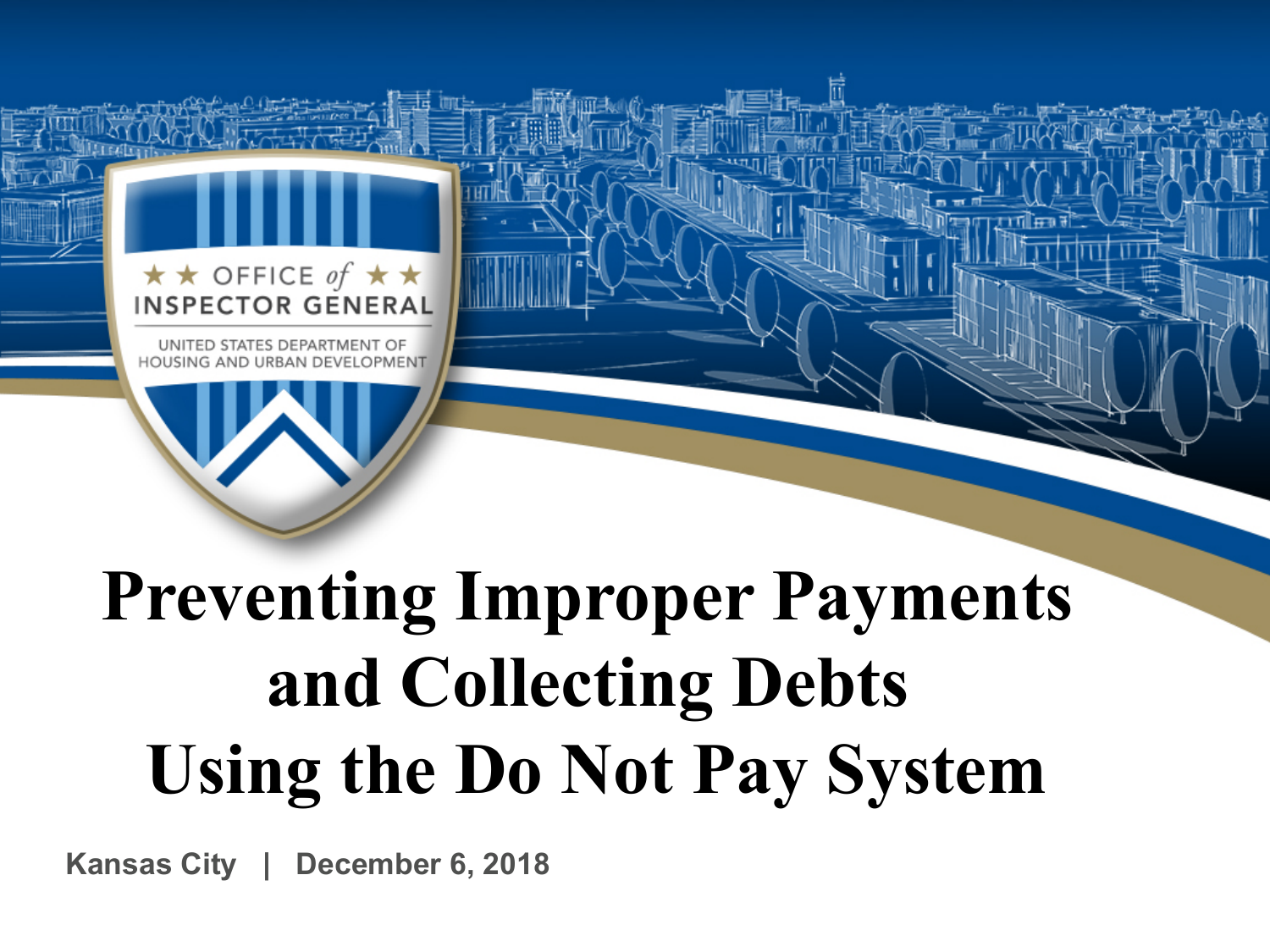

## **Doug Gibson HUD - Office of Inspector General**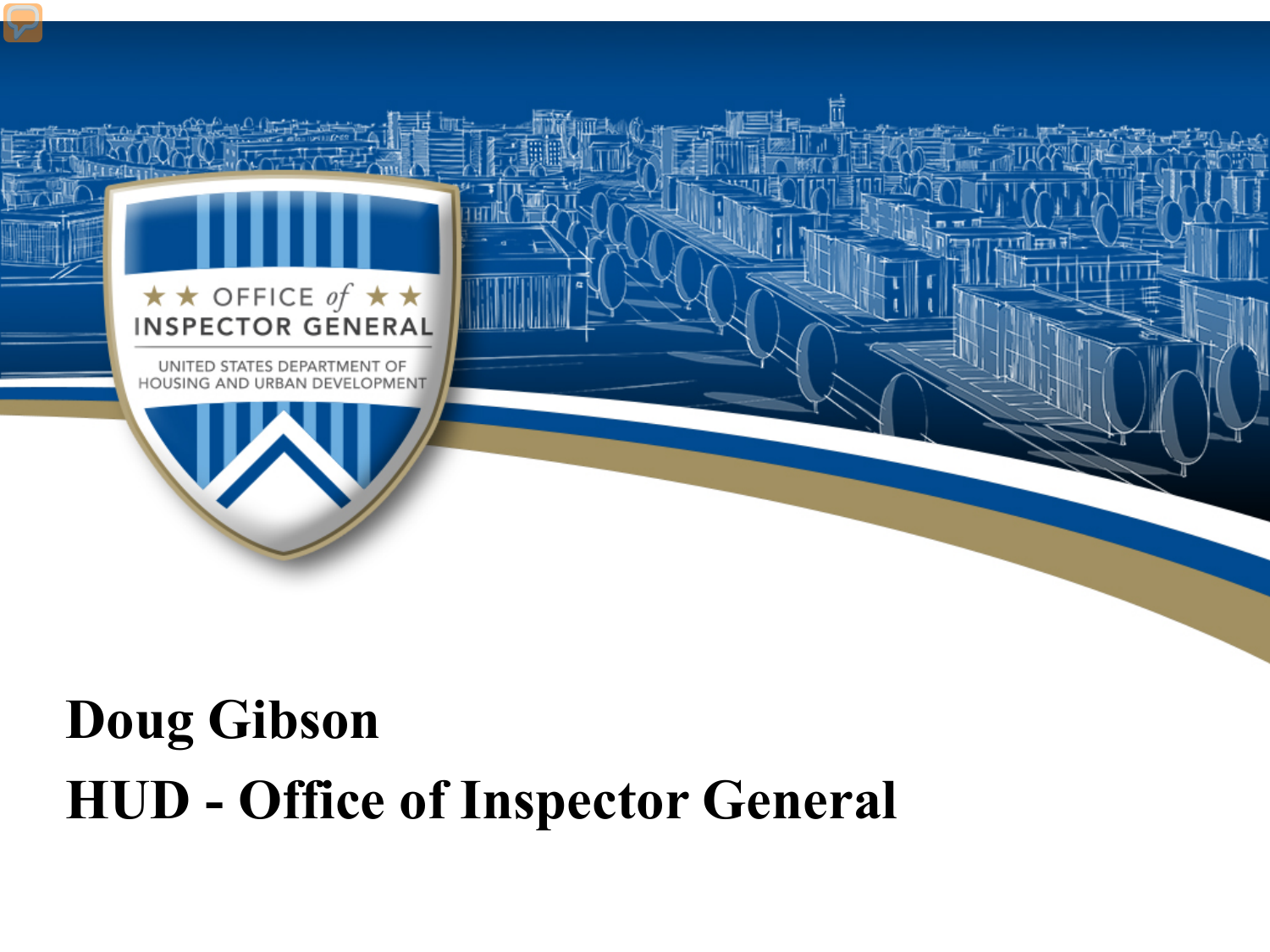### Goals

- $-$  Know the laws that allow  $\&$  require prevention of improper payments
- Understand the steps that identified \$1.9 billion in ineligible loans
- Consider how Federal and State agencies can use Do Not Pay to prevent improper payments and collect debts

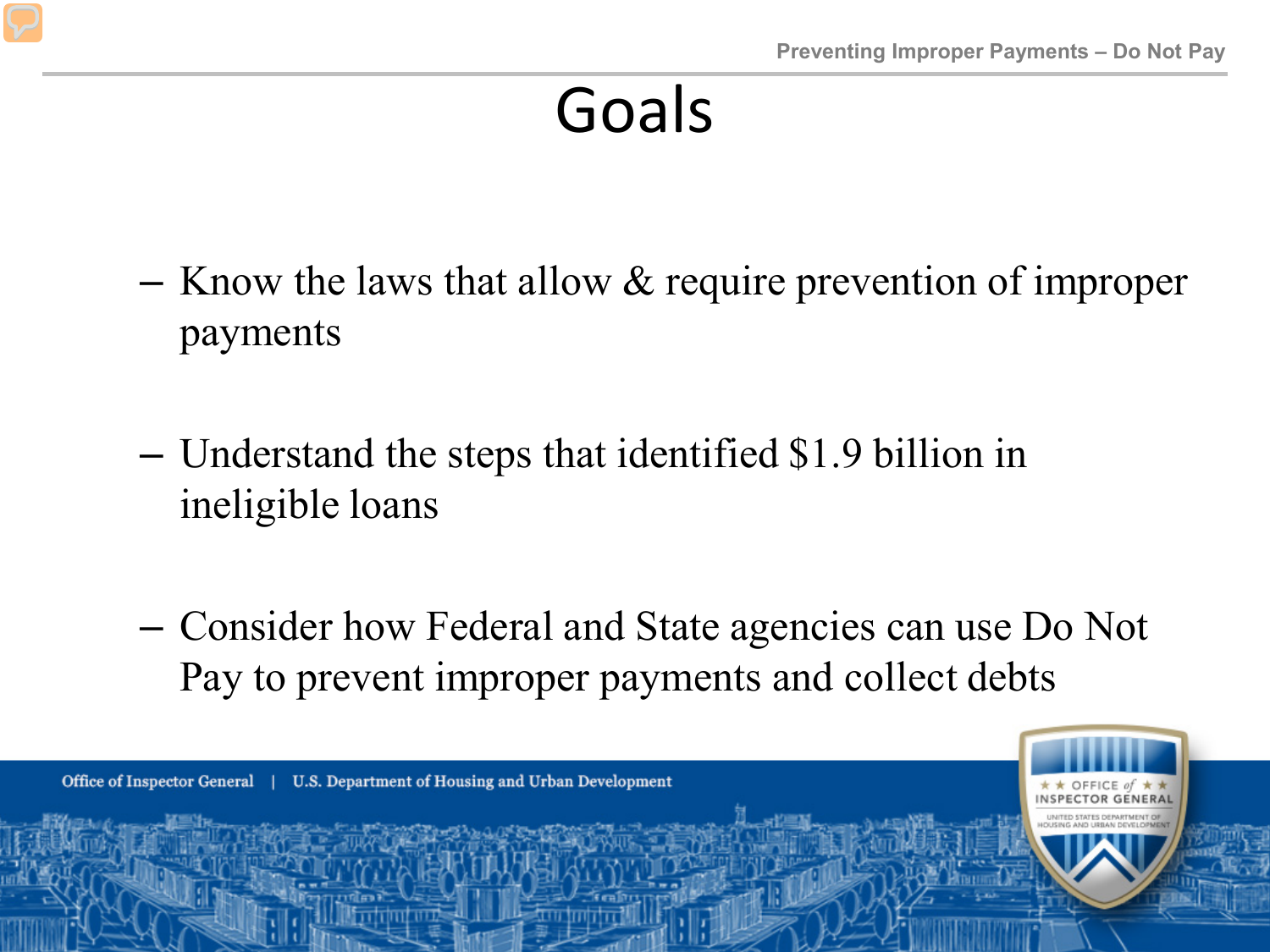#### **Debt Collection Improvement Act of 1996**

Maximize collection of delinquent debts owed to the Government

- Screen Borrowers
- Aggressive Monitoring
- Share Information

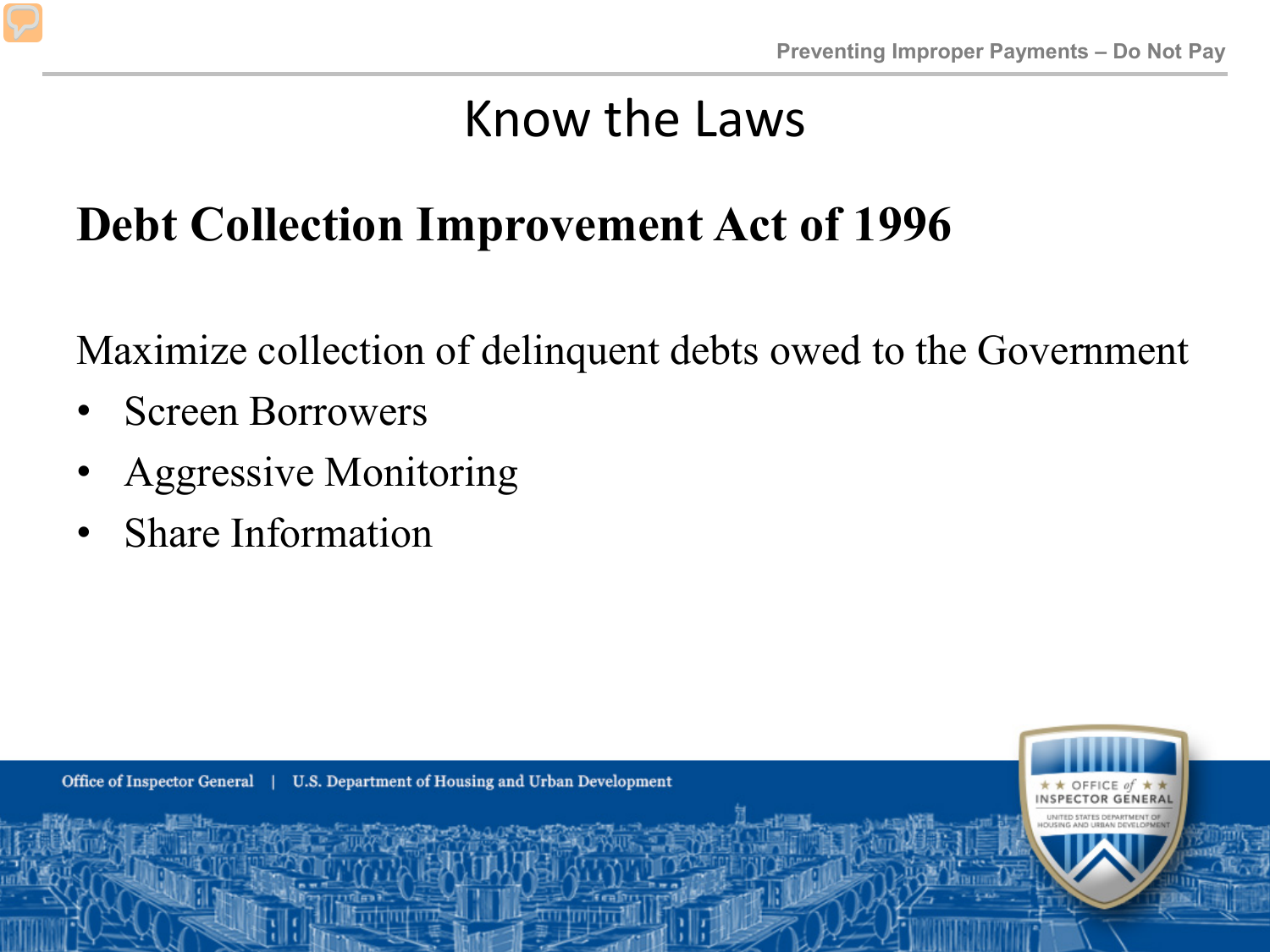#### $\bf v$ m **Improper Payments Information Act of 2002**

- Identify Susceptible Programs and Activities
- Estimate Improper Payments

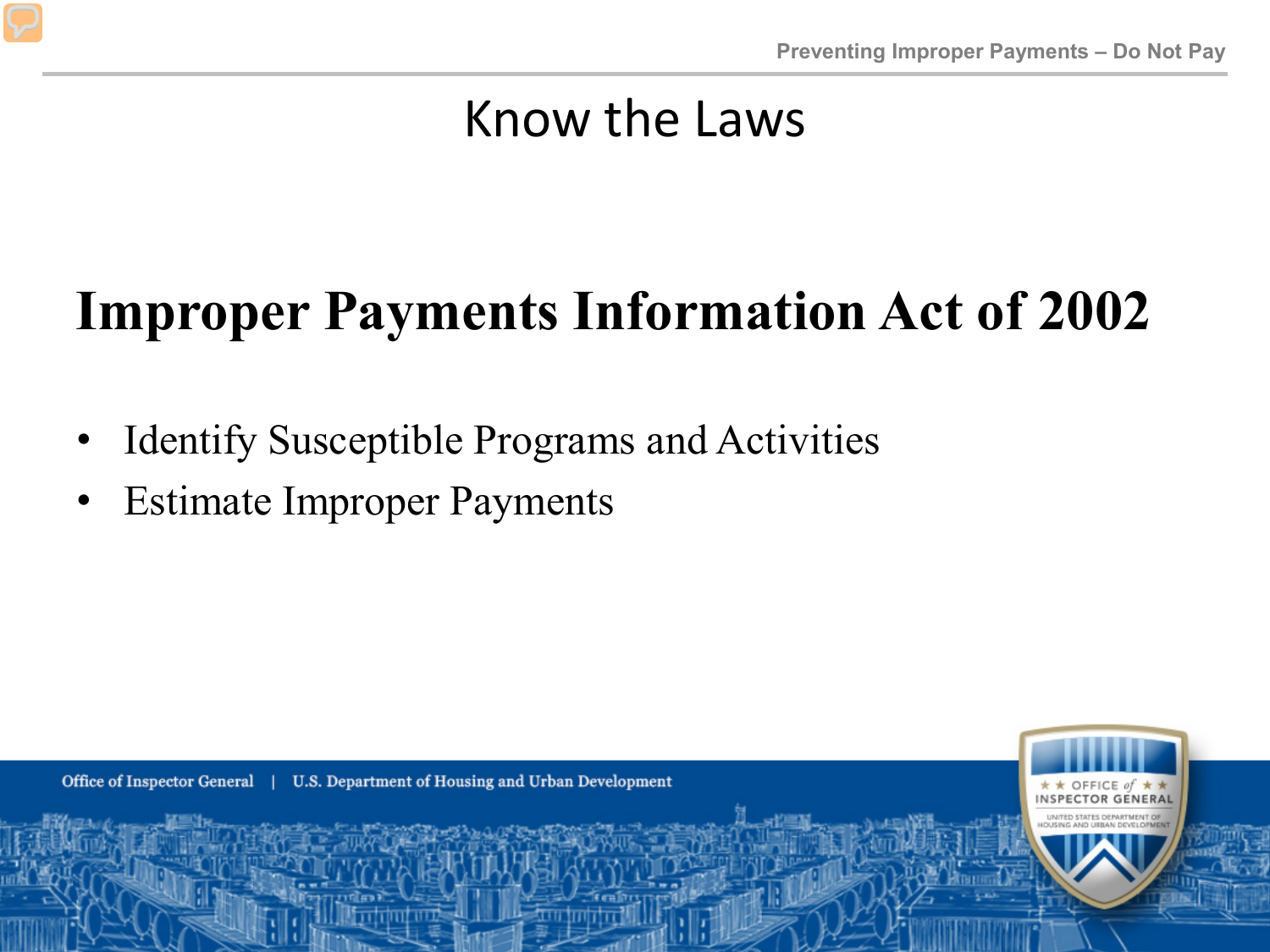#### R - 58 **Improper Payments Elimination and Recovery**  $\mathcal{L}$ **Act of 2010**

- anc • Report actions the agency is taking and to reduce improper payments
- Introduces the Do Not Pay system

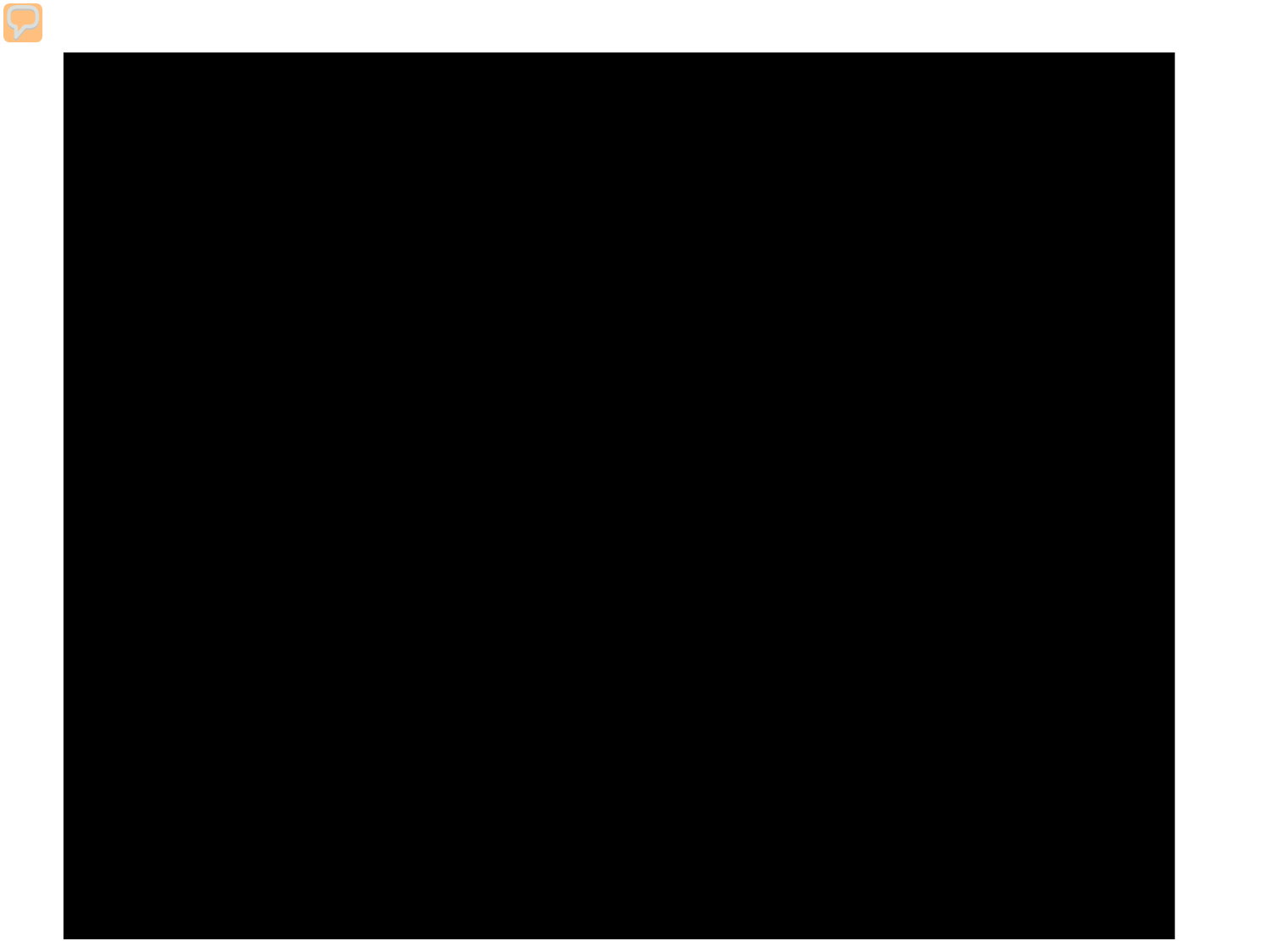#### $\mathbf{r}$ **Recovery Improvement Act of 2012 Improper Payments Elimination and**

B - 55 Each agency will have access to Do Not Pay

Complete Minimum Checks

- Death Master File
- GSA Excluded Parties
- TOP Debt Check
- CAIVRS
- HHS-OIG Excluded Parties

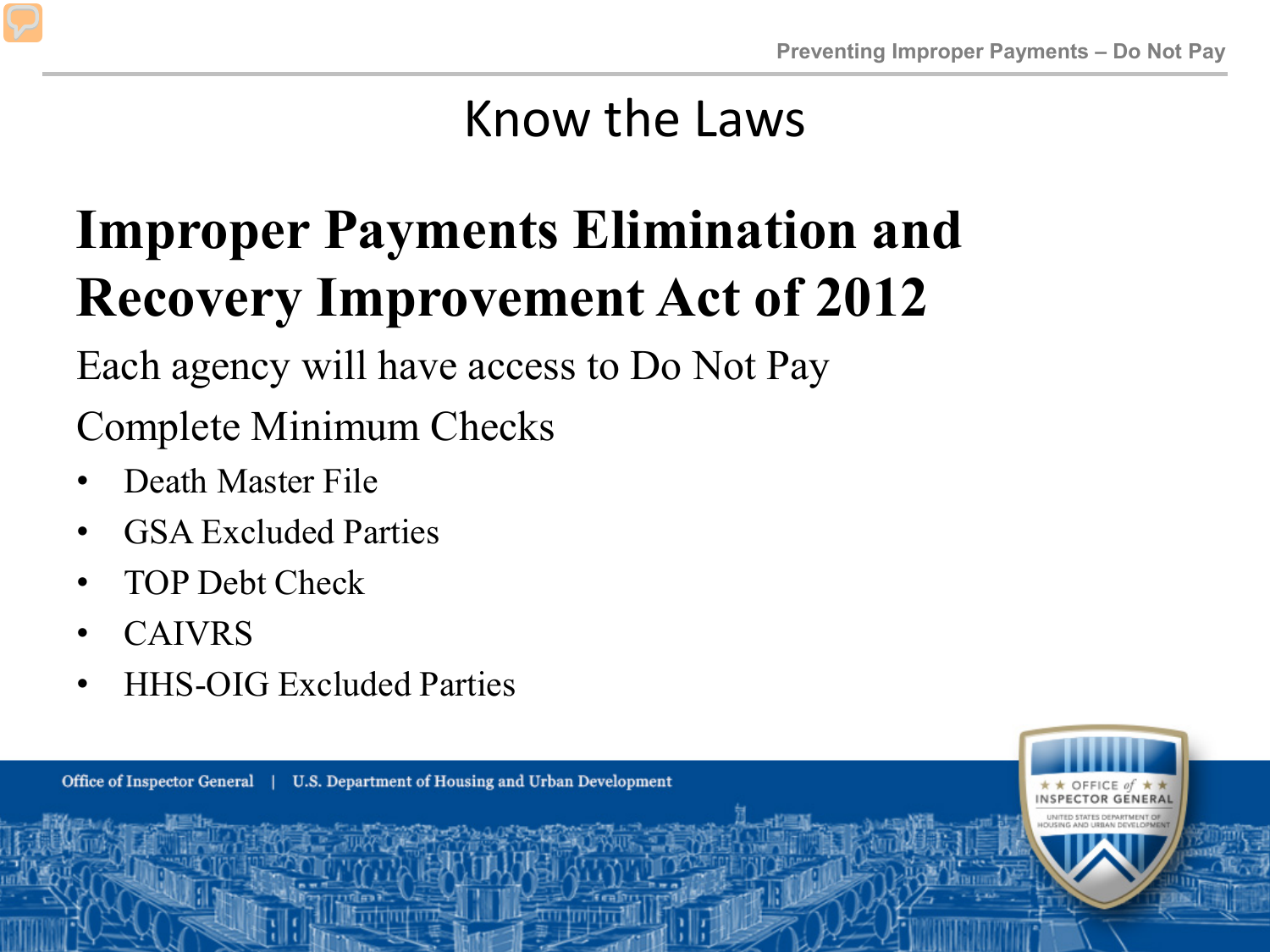#### $\mathbf{m}$ **Federal Improper Payments Coordination Act of 2015**

 $\overline{A}$ States shall have access to Do Not Pay to verify payment or award eligibility

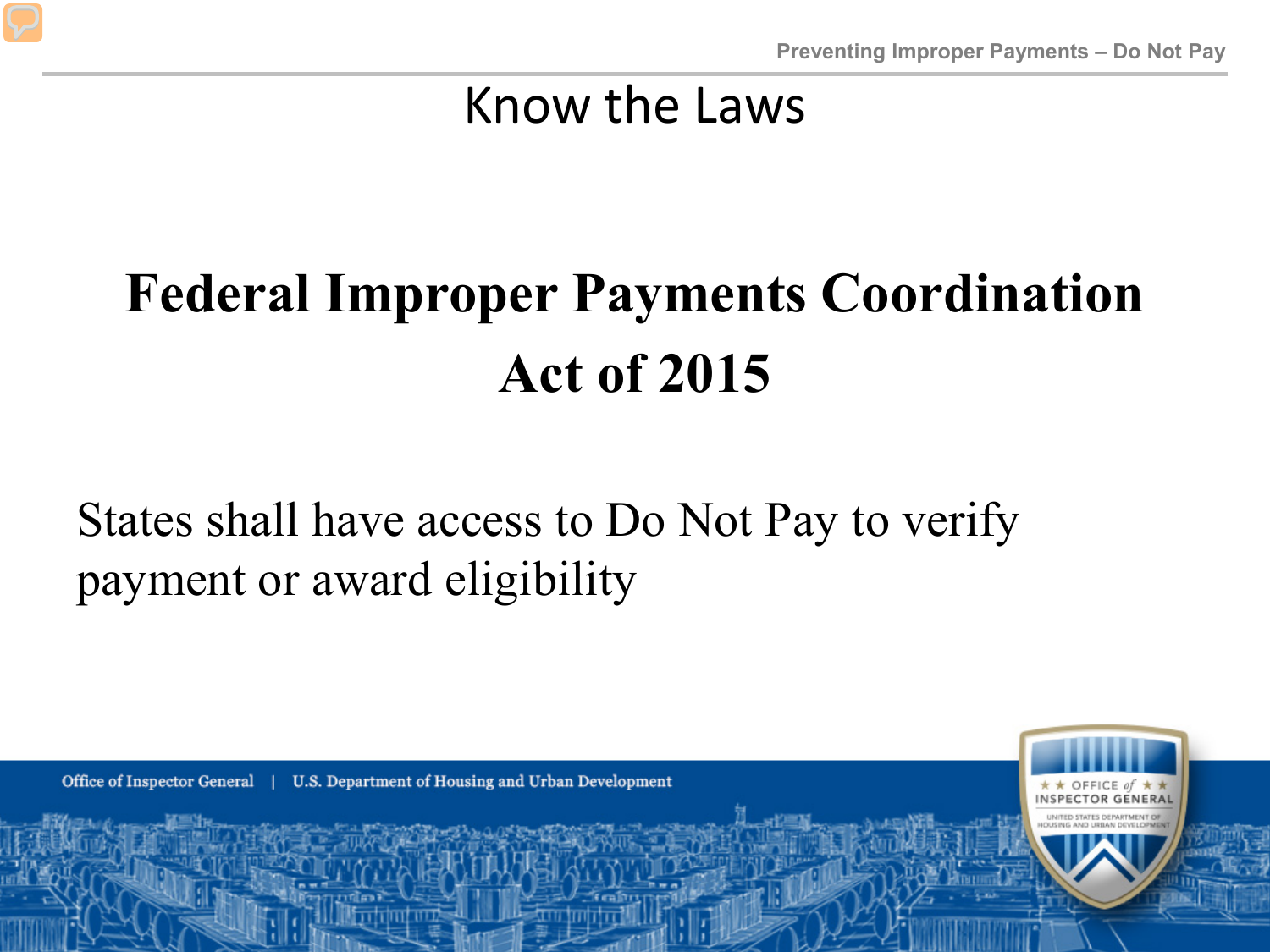#### an f **Identify a Potential Match**

DNP will not provide a list of people that should not be paid

- 1.8 Million FHA borrowers from HUD
- CAIVRS and TOP Debt Check from DNP

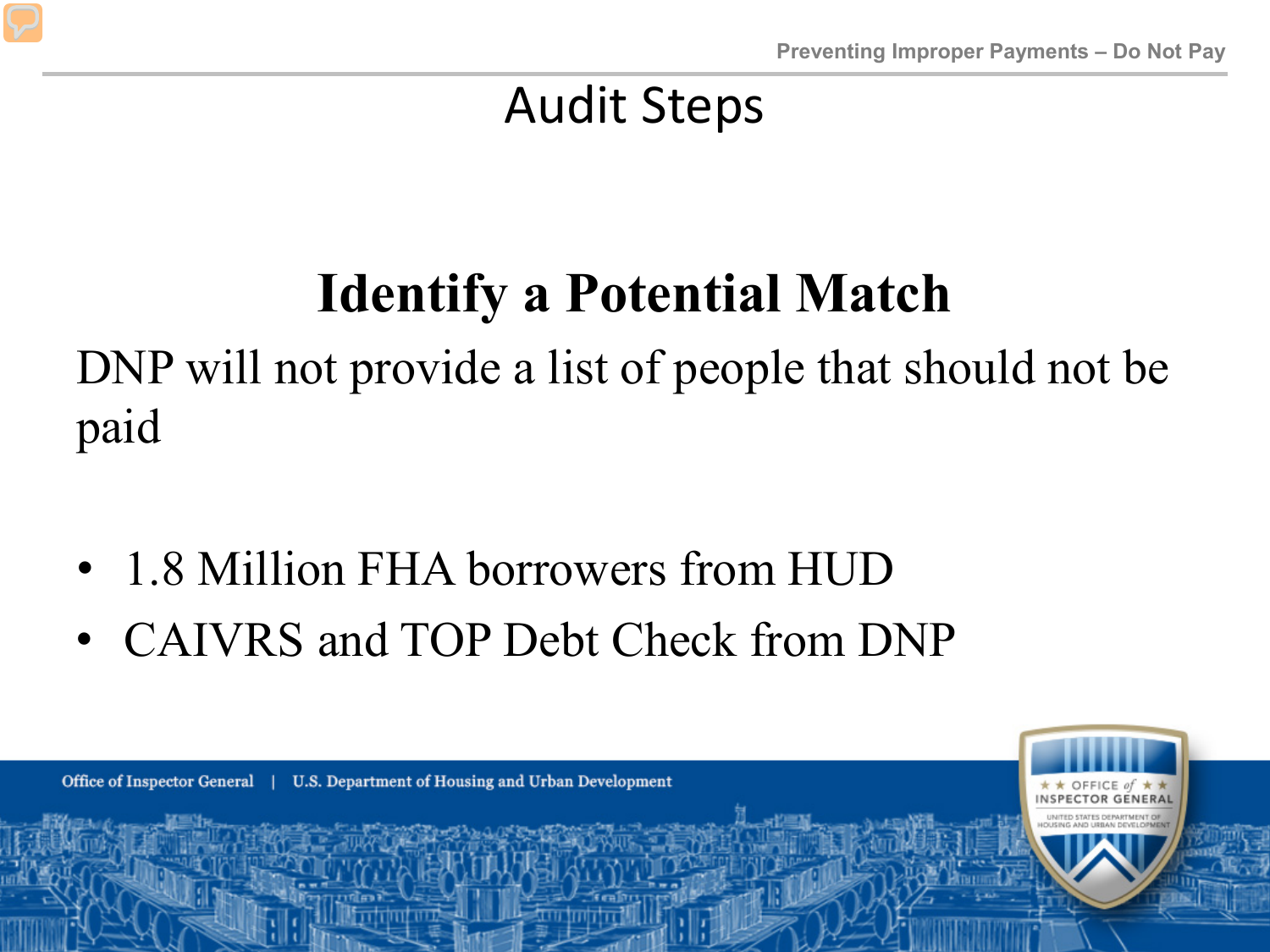#### $\overline{1}$ **Gain System Access**

- 1. Enrollment
- 2. Data Exchange Agreement

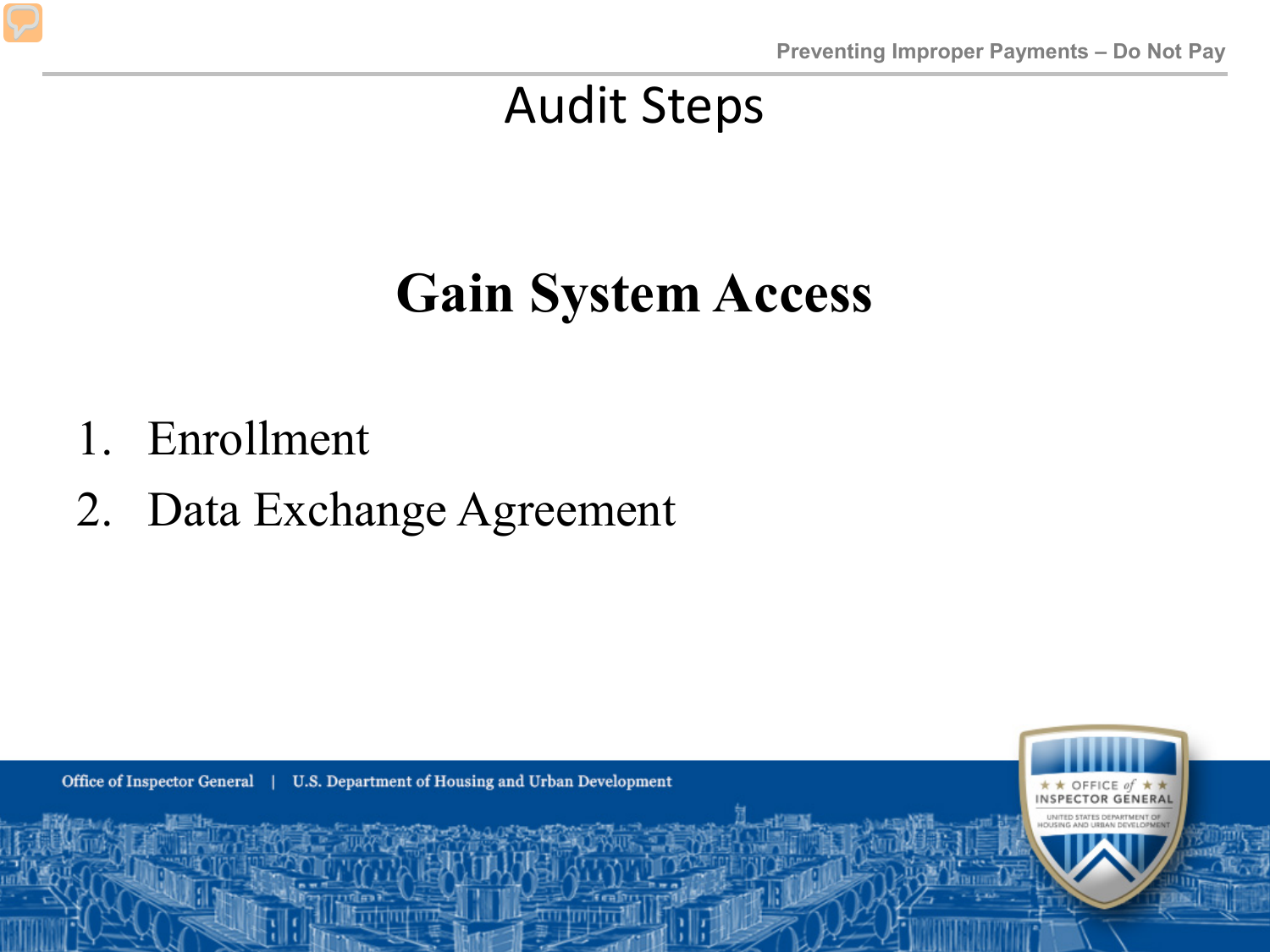### **Matching Process**

- 1. Transfer Data
- 2. 13,927 Matches

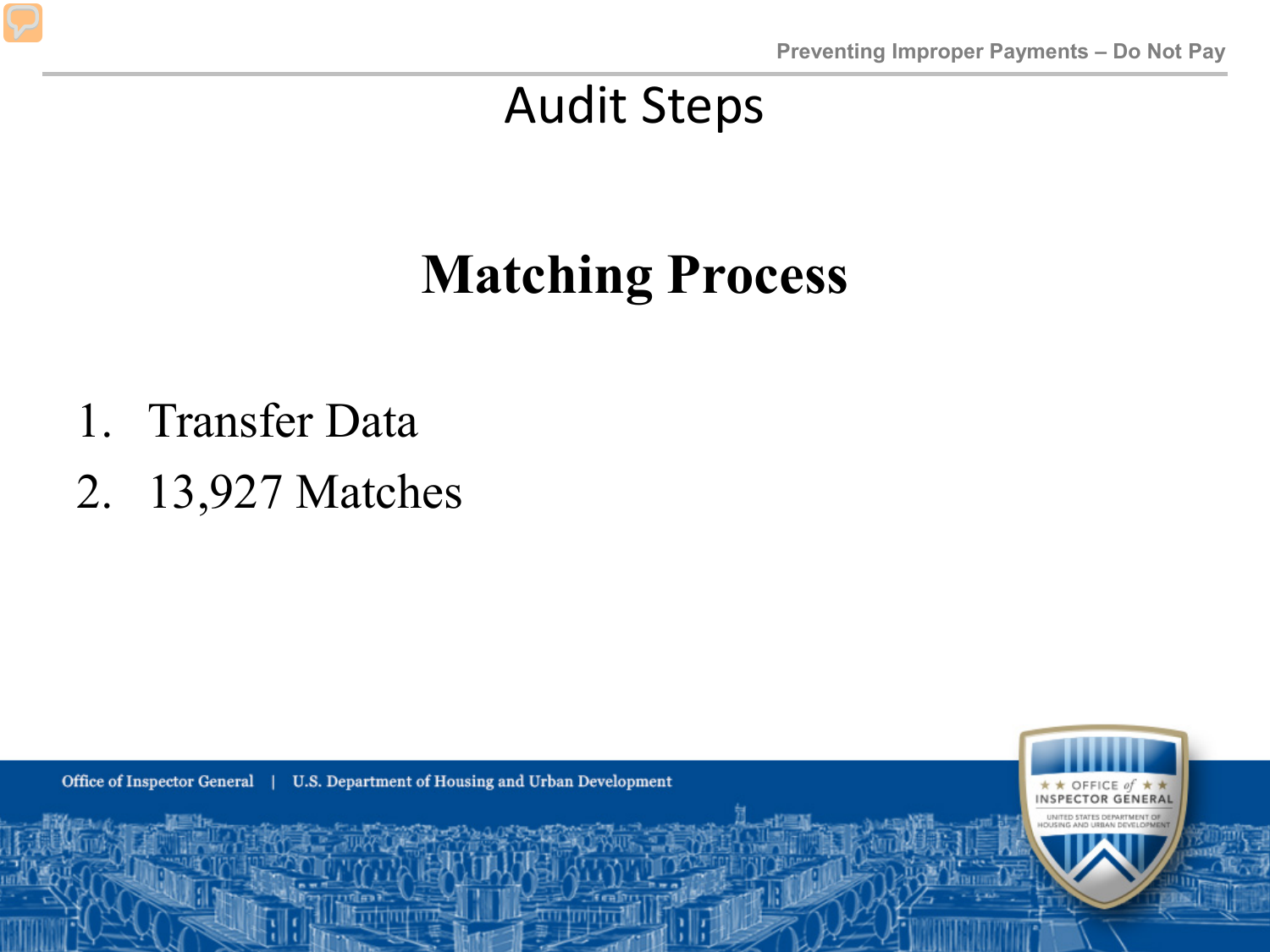### **Statistical Sampling**

- 1. Select Sample
- 2. File Review
- 3. Contact Reporting Agencies States, DOE, SBA
- 4. Project Results

Office of Inspector General | U.S. Department of Housing and Urban Development OFFICE of  $\star$ **NSPECTOR GENERAL**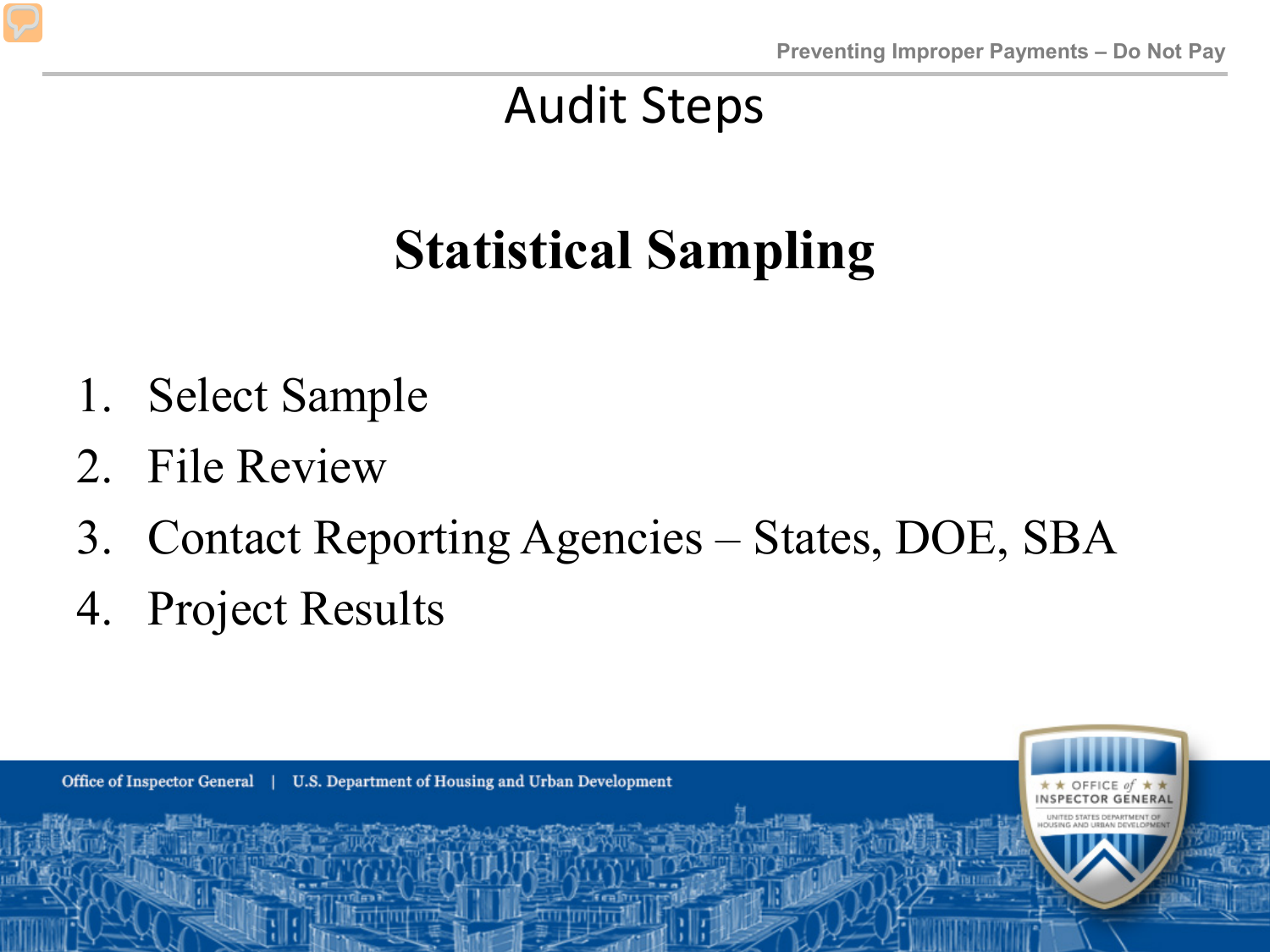### **Conclusion**

FHA insured an estimated 9,507 loans which were not eligible for insurance worth

# **\$1.9 billion**

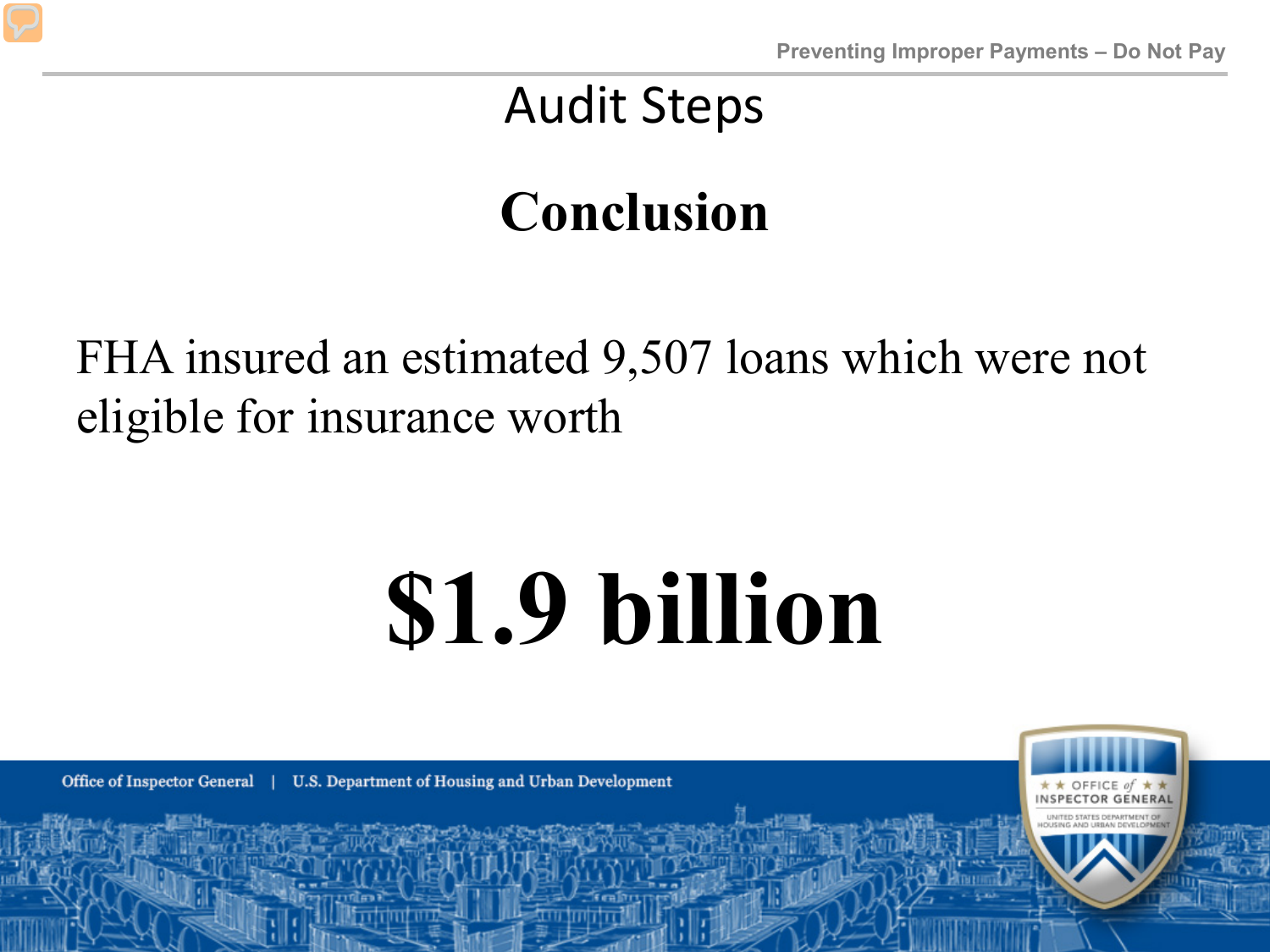### **Response**

#### HUD agreed with the findings and recommendations

#### the  $\epsilon$ They are eager to fully integrate the Do Not Pay portal

U.S. Department of Housing and Urban Development Office of Inspector General |

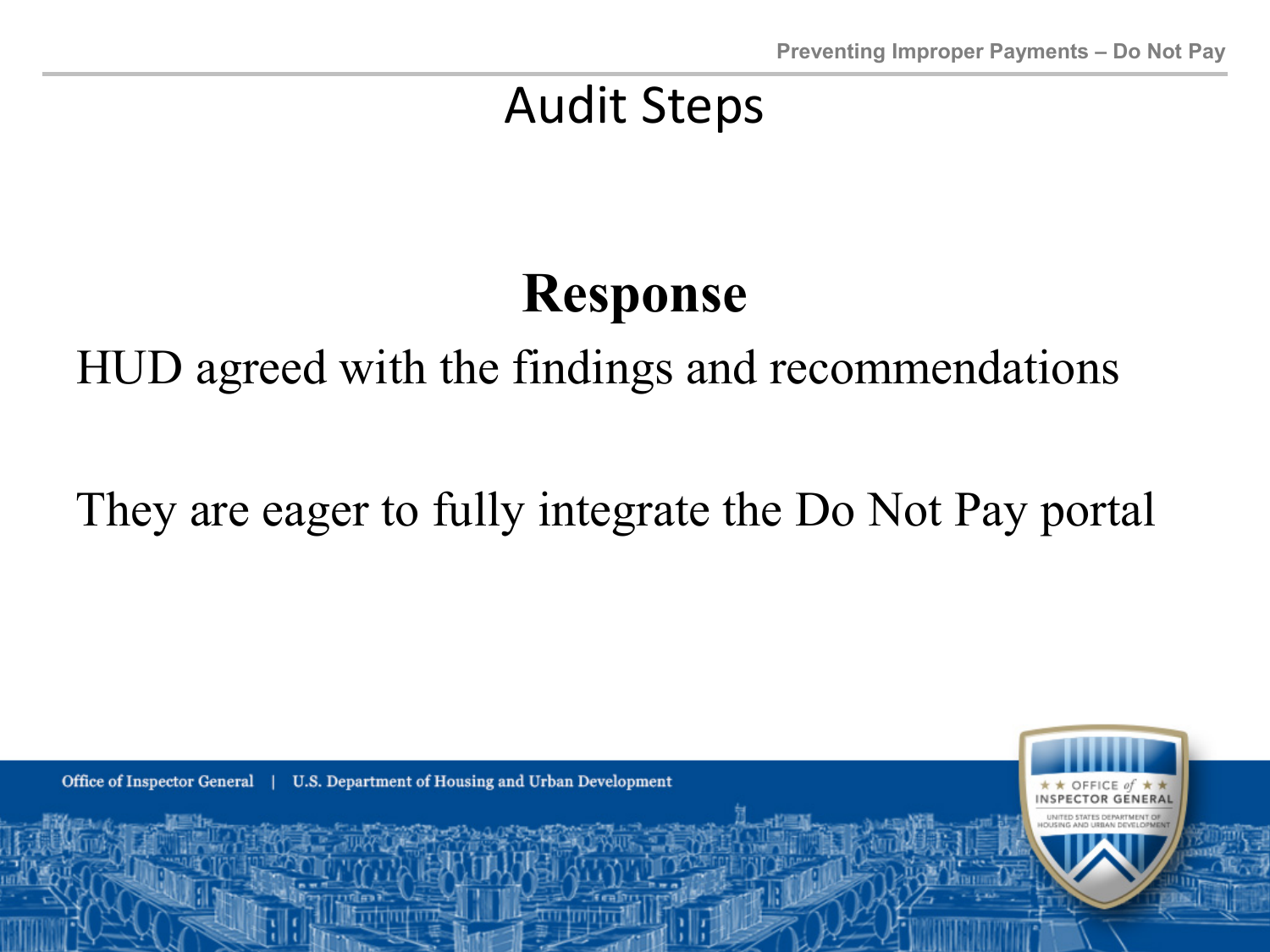#### Consider Using DNP

- 1. Review the DNP website  $\overline{\phantom{a}}$  - 161
- 2. Determine information for possible match
- 3. Contact DNP
- car 4. Enroll to allow single search capability

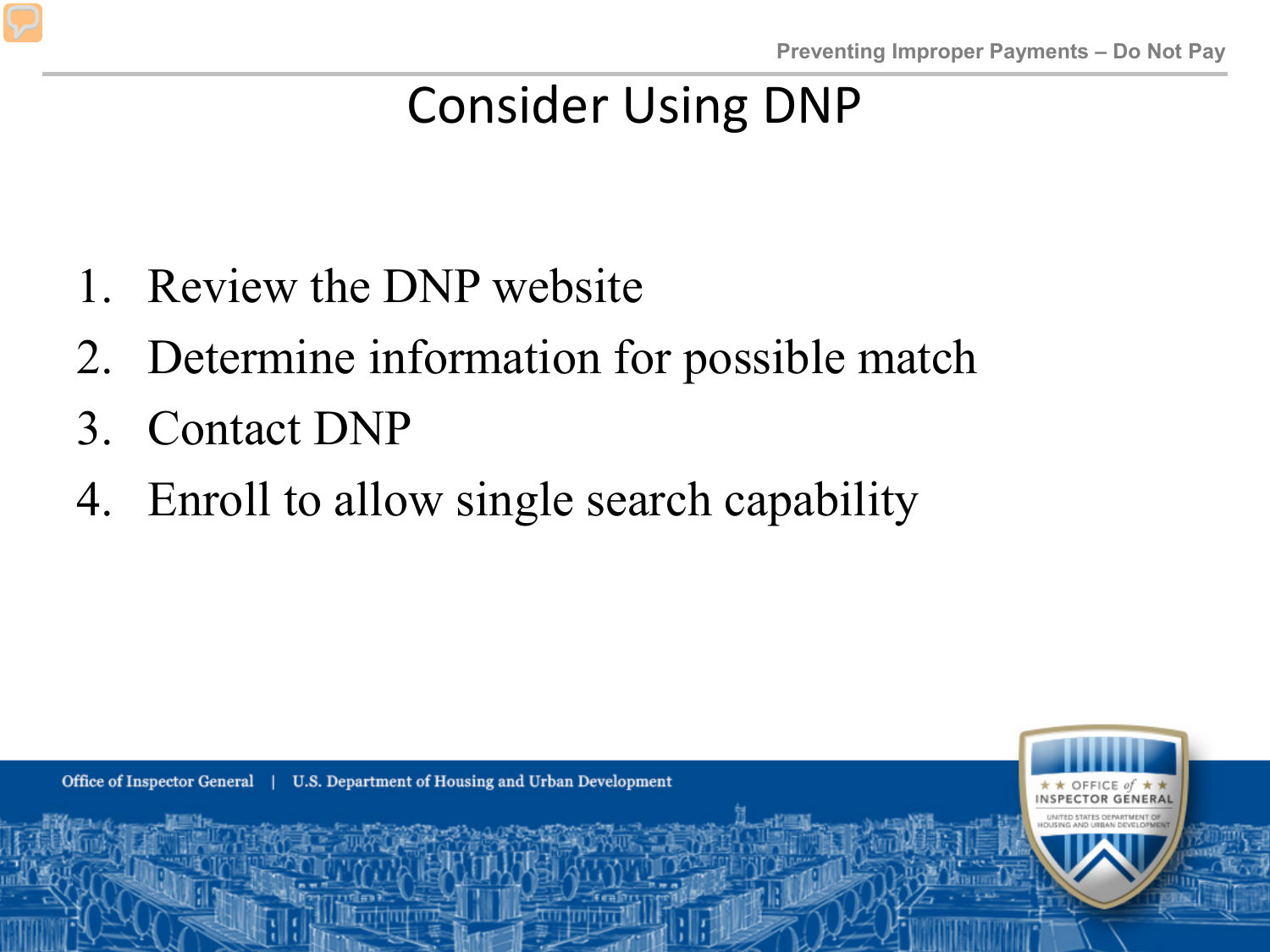### **Contact Information**

#### Do Not Pay

- $\overline{A}$ Phone: 1-855-837-4391
- E-mail: [donotpay@stls.frb.org](mailto:donotpay@stls.frb.org)

#### HUD-OIG

- Doug Gibson 314-539-6301
- Carrie Gray 314-539-6342

U.S. Department of Housing and Urban Development Office of Inspector General |